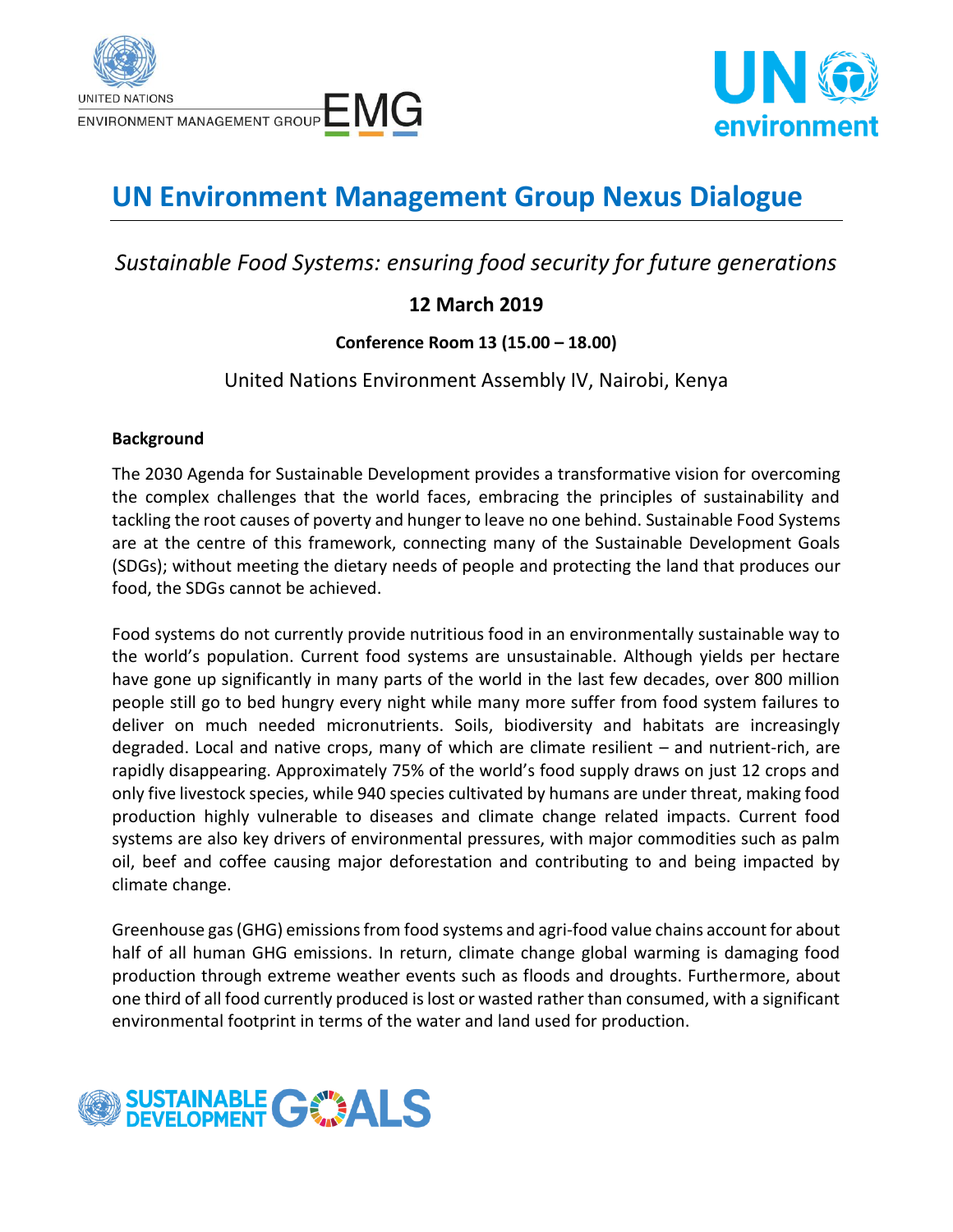



Today the world food production amounts to 2800 calories per person, yet 795 million people go hungry and two billion are malnourished, lacking the essential micronutrients they need to lead

healthy lives. Conversely, 1,4 billion adults are overweight and obese. Current food systems are not only failing the environment, they are failing nutrition. Poor diet from current food systems are now the number one driver of ill health and public health costs globally. People in many parts of the world are shifting to diets that are high in calories, animal proteins and low-nutrient, highly processed foods. Unhealthy diets have become the main risk for human health, and noncommunicable diseases like diabetes and obesity are on the rise.

These issues are interrelated and require a holistic and multi-sectoral approach that involves all relevant actors and addresses all elements across the entire food system, rather than focusing only on one or a subset of food system components. In addition, many large-scale food production practices limit the opportunities for small-scale farmers and workers to benefit from and contribute to more sustainable agricultural solutions, including women and other marginalized groups.

Given the close link between food production and consumption, health and wellbeing, poverty alleviation, climate change and nature protection, food systems offer a unique opportunity to view the Sustainable Development Goals from a cross-cutting and integrated perspective. Sustainable food systems can facilitate the achievement of many of the Global Goals worldwide by addressing current and urgent challenges in the food and agriculture sector. The fourth session of the United Nations Environment Assembly provides an excellent occasion to discuss enhanced collaboration across sectors, among UN agencies and other stakeholders on this important issue. In this light, The UN Environment Management Group in close collaboration with UN Environment, will organise a Nexus Dialogue on Sustainable Food Systems in the margins if the UNEA IV. This Dialogue will bring together a diverse group of stakeholders to discuss innovative solutions to food systems and food security.

#### **Objectives of the Dialogue:**

- 1. Highlight the need for a collaborative and integrated approach when addressing food systems
- 2. Raise the profile of Sustainable Food Systems on the global policy agenda and with Member States
- 3. Showcase best practices and lessons learnt from existing collaboration on Sustainable Food Systems

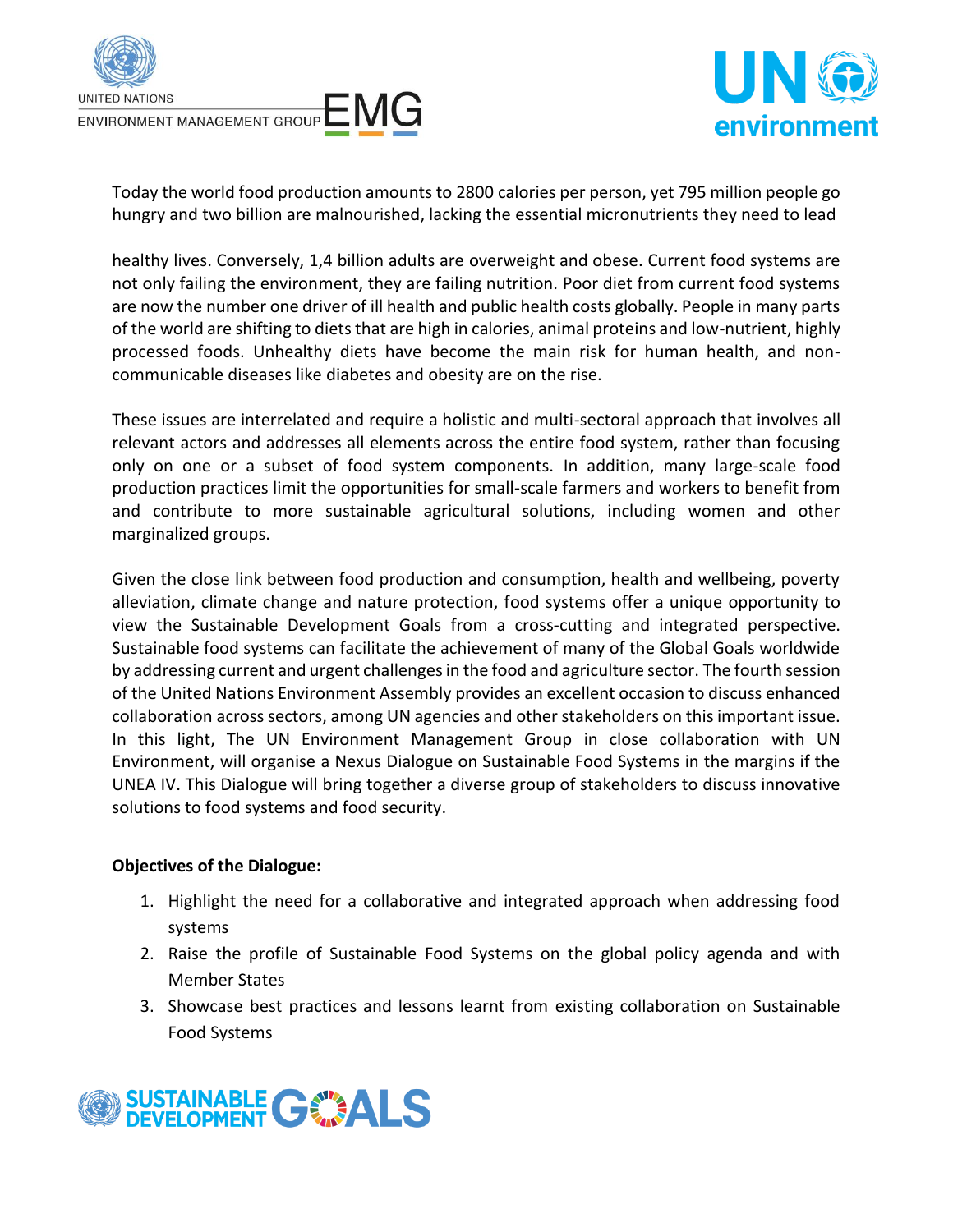



- 4. Encourage more integrated approaches to addressing food consumption, production and supply chains on a national level by highlighting the interlinkages of environment and climate change, agriculture, education, health, livelihoods, and participatory governance.
- 5. Promote the development and adoption of new governance models needed to transform production and consumption of food to Sustainable Food Systems

The outcome of this Dialogue will be a set of key messages to be considered in policy debates, implementation and for advancing the Sustainable Food Systems agenda. These key messages will be presented to the Leadership Dialogue on Sustainable Food Systems at UNEA IV and other relevant events.

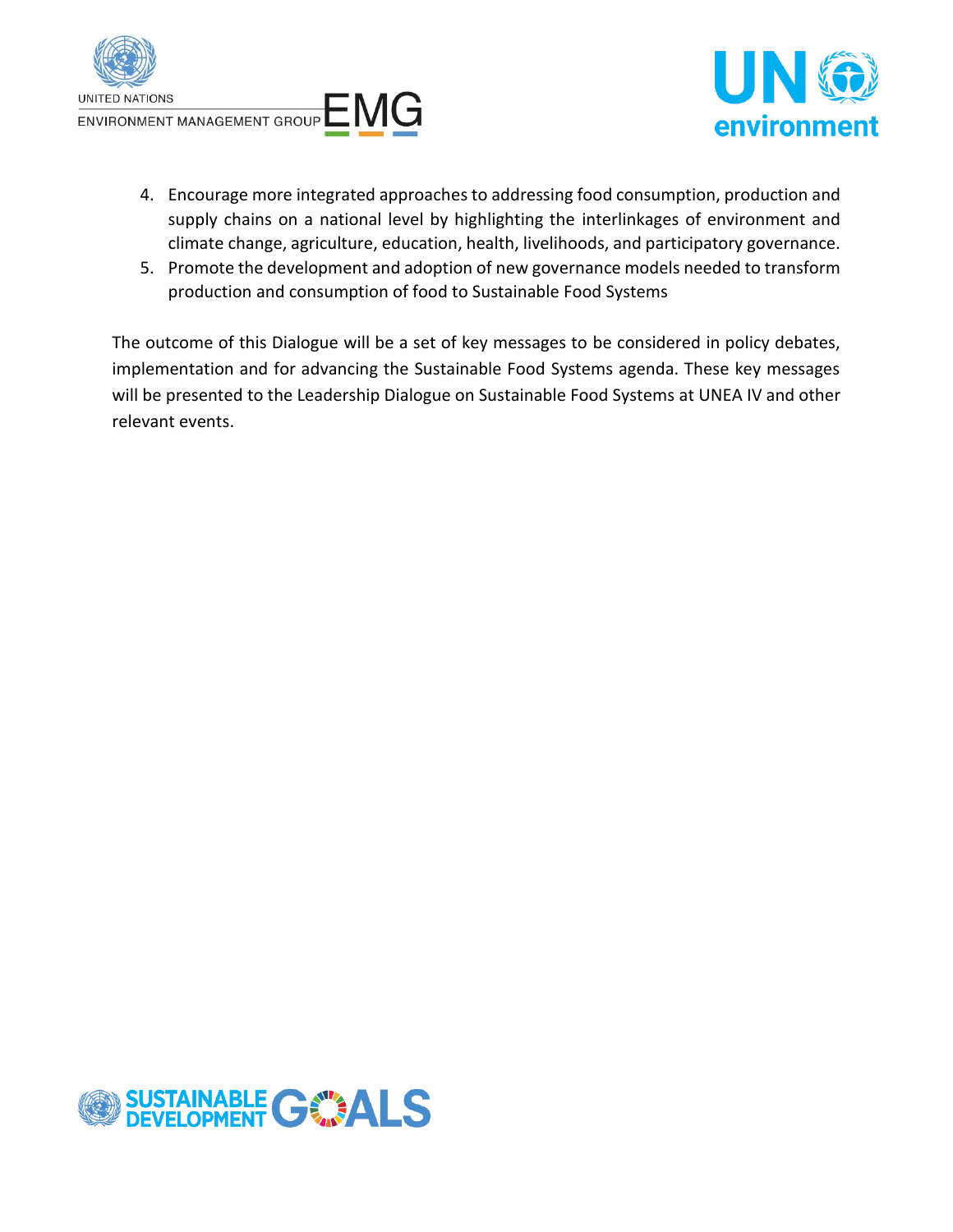



## **Agenda**

**March 12, Conference room 13**

## **15.00 – 15.20 Welcome and setting the scene**

- **Welcome by EMG and UN Environment** 
	- Mr Satya S. Tripathi, UN Assistant Secretary-General; Head of New York Office, UN Environment and Secretary, UN Environment Management Group (5min)
- **Setting the scene**
	- Ms. Mendi Njonjo, East Africa's Regional Director, Hivos (10 min)
	- Sustainable Food System video, highlighting why we need to change our food systems and need for collaboration – (3:46 min) <https://www.youtube.com/watch?v=VcL3BQeteCc>
- **15.20 – 16.15 High-Level session highlighting the importance of Sustainable Food Systems for the achievement of the Sustainable Development Goals**

## **Moderator: Ms Stineke Oenema, UNSCN Coordinator**

- Mr Satya S. Tripathi, UN Assistant Secretary-General; Head of New York Office, UN Environment and Secretary, UN Environment Management Group
- Prof Hamadi Boga, Principle Secretary Ministry of Agriculture, livestock, fisheries and irrigation, Kenya
- Mr Stephen Asiimwe, Resident District Commissioner, RDC Kabarole District, Uganda
- Ms Martine Rohn, Vice-Chair of the One Planet Network / 10YFP and Deputy Head of International Affairs Division, Swiss Federal Office for the Environment
- Ms Agnes M. Kalibata, President, Alliance for a Green Revolution in Africa (AGRA)
- Mr David Nabarro, Strategic Director, 4SD
- Mr Philip Lymbery, CEO Compassion in World Farming
- Mr Jamie Morrison, Director, Food Systems Programme, FAO
- Mr Raf Tuts, Director of Programme Division, UN-Habitat

**16.15 – 16.30 Coffee Break**